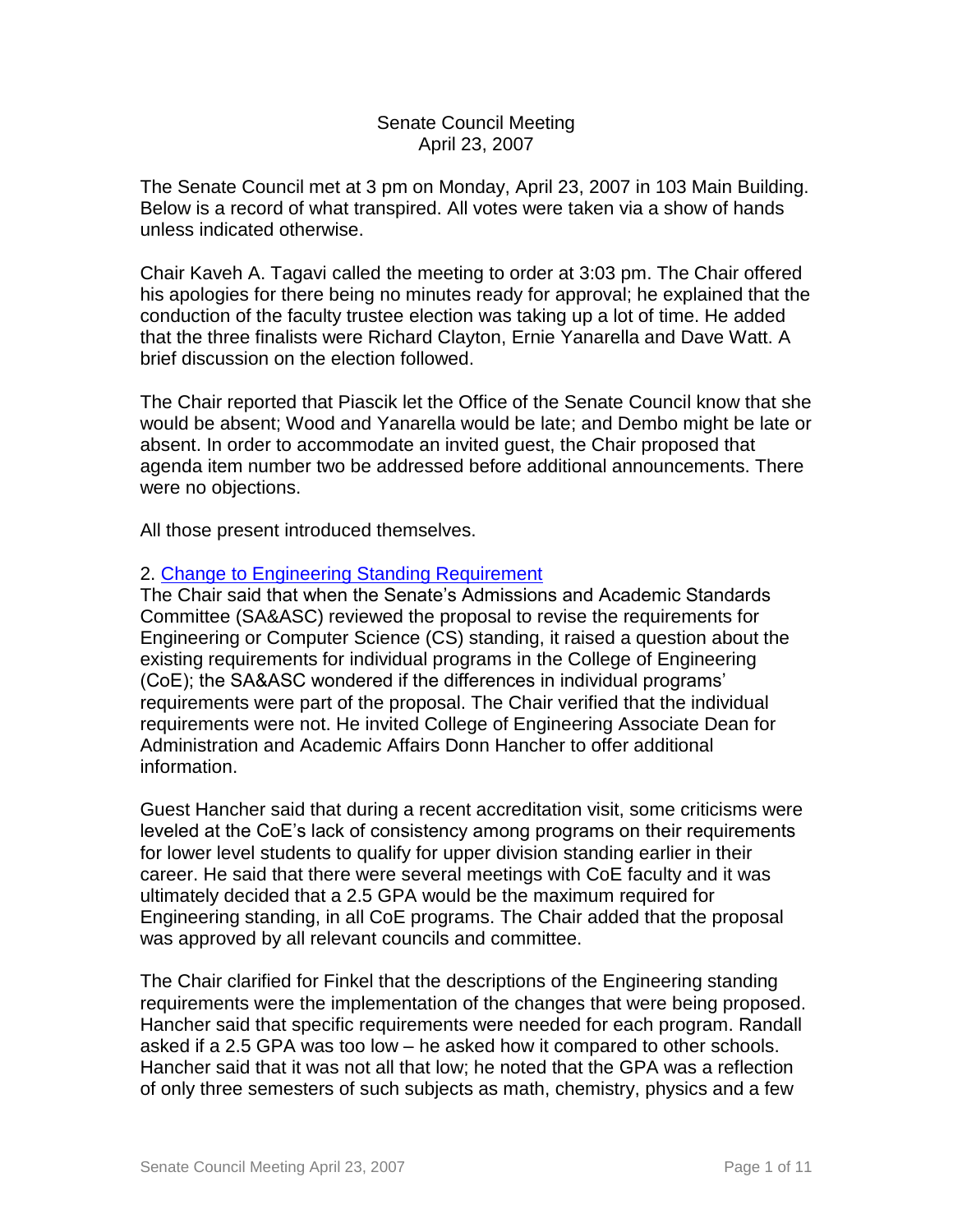engineering courses. He said the proposal was a response to a desire for more successful engineering students. The Chair added that the GPA was for those courses only, not any electives.

Grabau asked about the maximum GPA. He said that the end of section b. in Item 2 implied that a higher GPA could be requested, but said he thought the problem had been fluctuating (higher) GPA requirements in the programs. Hancher clarified that currently, only Mechanical Engineering (ME) (due to very large enrollments) could request a higher GPA requirement. If the dean allowed, ME could require a 2.6, etc. Other programs were looking for students, so the 2.5 GPA was sufficient for their purposes. He confirmed for Grabau that it was a sort of balancing act within the college. Hancher said that a student might have to switch to their second choice for a program; he said it was also an effort to encourage students to go to where they were likely to be successful. While the GPA could be raised, it could also be lowered if the number of students admitted was decreasing.

Finkel and Michael offered suggestions for clarifying the intent of the proposal, all of which Hancher accepted:

- 1. Change the second sentence of Item 2, section b. to read: "…request a raise in the GPA requirement<sup>1</sup> with....";
- 2. Change the last ("Note") sentence of the first paragraph of the Bulletin description to read, "…average includes all listed college-level….;" and
- 3. Change the first sentence of the Civil Engineering description in the Bulletin description to read, "...of 2.5 in these core classes and a C or better in each of them listed courses as well as 45...."

Finkel confirmed for Lesnaw that the intent of "cumulative" as it pertained to the discussion had switched from being a reference to all courses taken thus far, to being for a set of courses unique to each department. None of the references to cumulative GPAs were to imply a true GPA, which included foreign languages and other electives. In response to Lesnaw, the Chair said that the first and second sentences of the description of the GPAs required by Biosystems and Agricultural Engineering were for the GPA for the first 35 hours of course work and the GPA for the listed courses, respectively.

There being no further substantial discussion, a **vote** was taken on the motion to send the proposal for revising the Engineering standing requirements (with the three (3) suggestions, above) to the Senate with a positive recommendation, to be effective in fall 2007. The motion **passed** with six in favor and one abstaining.

# 4. [Open Engineering Major](http://www.uky.edu/USC/New/files/20070423/General%20Engineering%20Open%20Mjr_Complete.pdf)

Hancher said that many students disliked having to make an immediate choice of which program in CoE to enter immediately upon arriving on campus as freshmen; many wanted a semester or a year in which to think about it because

 $\overline{a}$  $1$  Underline formatting used to show inserted text.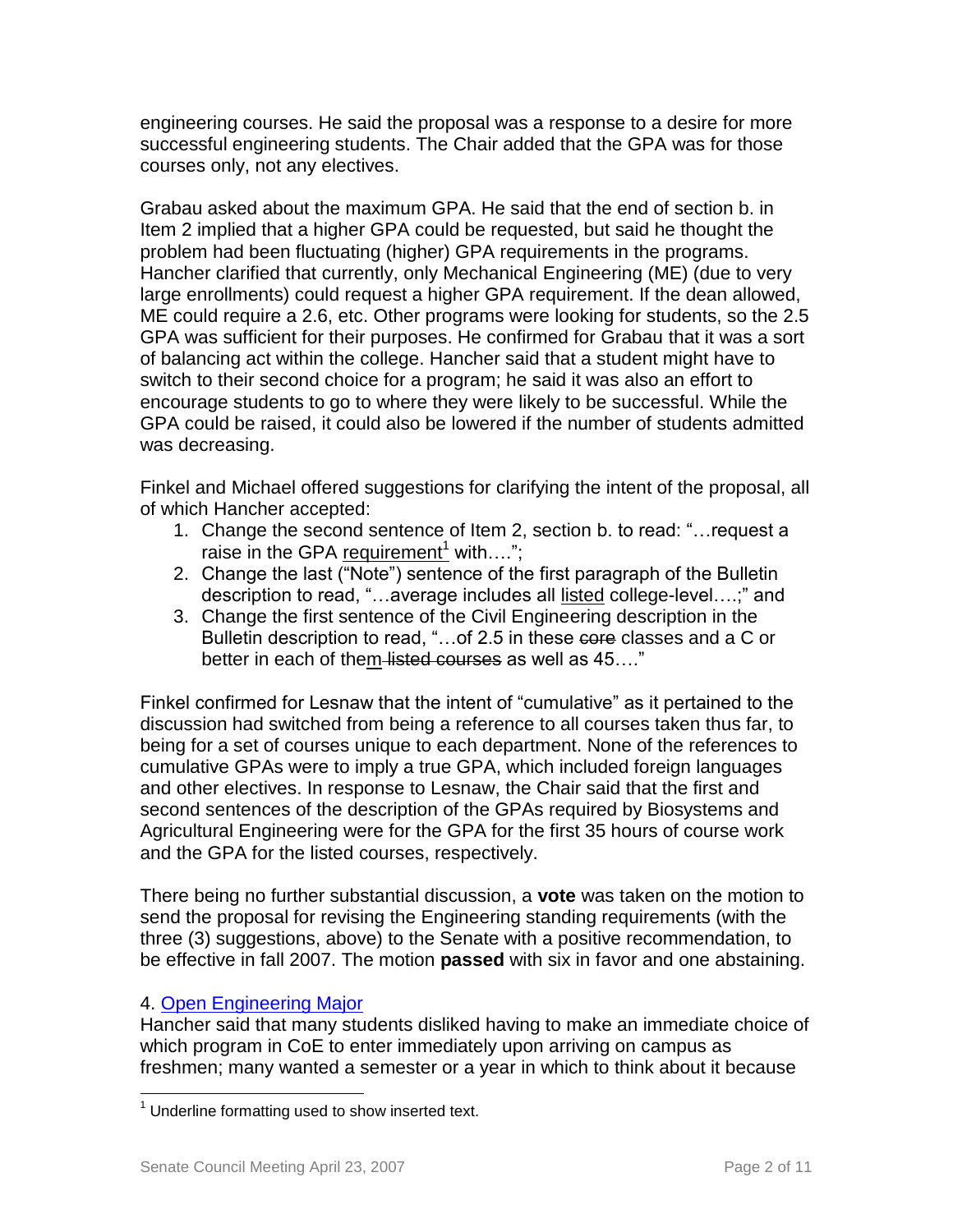once a program was chosen, the student's curricular plan was cemented. After discussions with CoE faculty, it was decided that freshmen students could put off choosing a program for one semester, after which a student had to decide. Currently, students were required to be immediately assigned to a department/program in CoE.

In response to Lesnaw, Hancher confirmed that the curriculum of the first semester was such that a student utilizing the open major would be able to move into any department, although it was possible a class might have been missed and would need to be taken later.

Finkel offered some suggestions for changing the wording to Item 1, section a., all of which Hancher accepted:

- Change the first sentence to read, "or Pre-SC Students are would be allowed to choose….;" and
- Removal of the last sentence. ("Many new….a program.")

Hancher confirmed for Grabau that every Engineering program had a unique UK 101-type course, for the same number of credits, except that ME offered their 101 course for three credits, due to the required laboratory. Grabau asked about the benefit in trying more than one CoE 101 course. Hancher said that he thought it was very beneficial and he preferred the one-credit-hour 101 courses.

Provost's Liaison Greissman suggested that if the numbers of general engineering students swelled, it could be beneficial to offer a 101 course that would be a composite of CoE programs. Hancher replied that the dean was considering a general 101 course for all CoE students.

There being no further discussion, a **vote** was taken on the motion to send the proposal for creating a general Engineering major (with the two (2) suggestions, above) to the Senate with a positive recommendation, to be effective in fall 2007. The motion **passed** unanimously.

# 1. Minutes and Announcements

The Chair then turned to the announcements. He said that a nomination was needed for a Senate Council (SC) representative to the President's Commission on Women (PWC), who would serve a term of July 1, 2007 – June 30, 2009. He added that Mitzi Schumacher (from the College of Medicine, Department of Behavioral Science) had been elected as the new chair. The Chair also said the PCW met on the third Friday of the month. Two nominations were offered and it was decided that a final decision would be made on the SC listserv.

With regard to the Academic Ombud, the Chair explained that the current Ombud, Joel Lee, was interested in being reappointed. He shared an email from the University Appeals Board Chair Joe Fink in support of Lee's reappointment.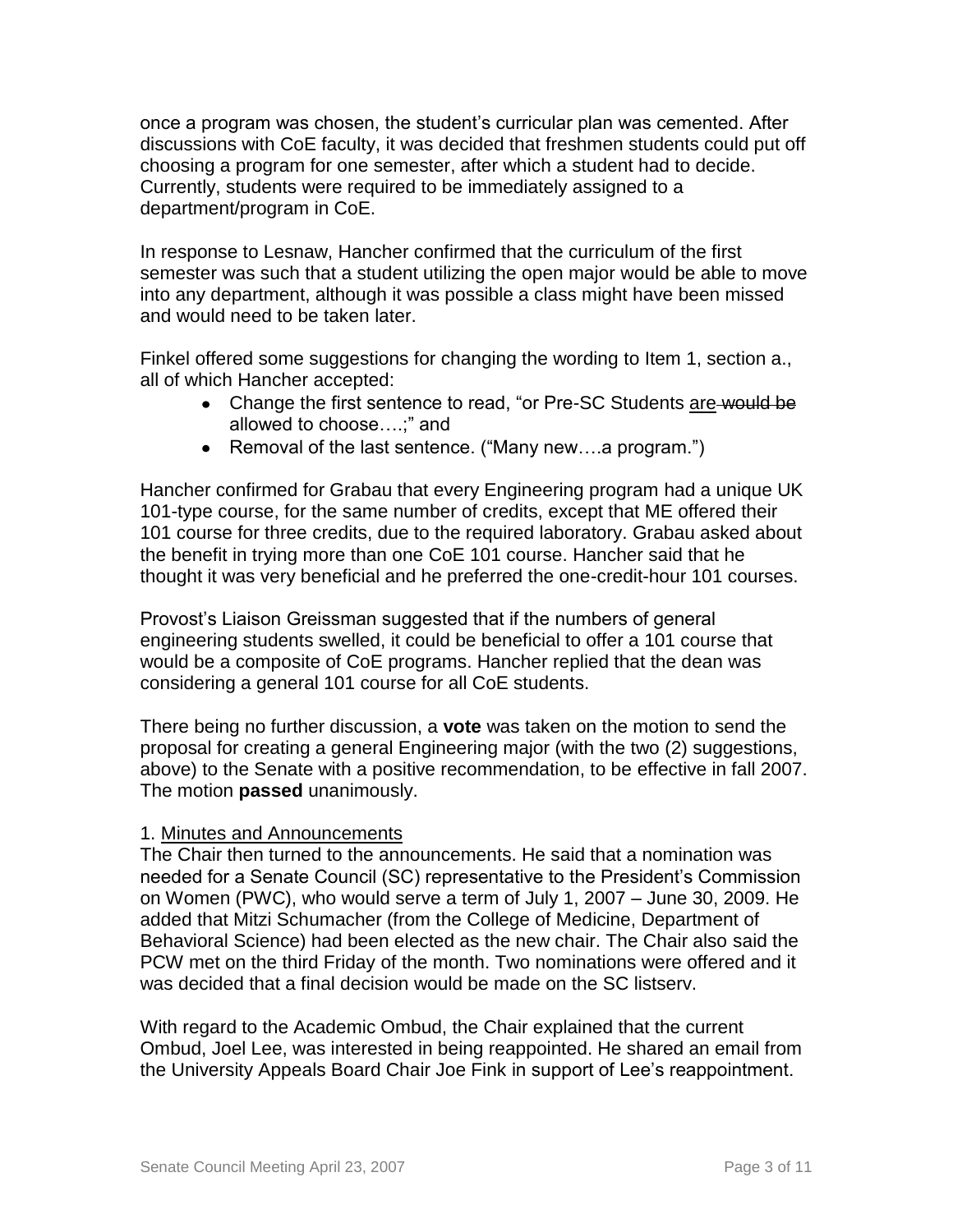Randall **moved** to endorse the reappointment of Joel Lee. Lesnaw **seconded**. A **vote** was taken and the motion **passed** unanimously.

4. [Three-Year Pilot for Change to Course Withdrawal Deadline \(freshmen only\)](http://www.uky.edu/USC/New/files/20070423/Pilot%20for%20Change%20in%20Crse%20Withdrawal%20Deadlines.pdf) The Chair offered some background information on the proposal to create a three-year pilot to change the course withdrawal deadline for freshmen. The College of Arts and Sciences (A&S) put through a proposal to increase (for all undergraduates) the time to the withdrawal date from eight weeks and three days to 11 weeks and three days, an increase of three weeks. The proposal passed through most of the necessary bodies, but would not likely be approved by a committee review prior to the May 7 special Senate meeting. The presentation by Provost Subbaswamy at the April 9 Senate meeting touched on the Provost's concentration on the six-year graduation rate; as a result of his attention to the matter, he believed the proposal would be beneficial. After a query about approving the proposal outside of the normal approval processes and his reply that such a proposal required full and patient review, the Chair then suggested to the Provost that there be a three-year pilot for extending by three weeks the course withdrawal deadlines for freshmen. The Chair explained that the supporting documentation from A&S included a description of a benchmark's practice of having different withdrawal dates for freshmen. (Wood arrived at this point.)

The Chair added that the proposal also included a requirement that a withdrawal at the later date had to be preceded by advising from a professional advisor. If the SC approved, it would go to the Senate on May 7. He said it would be a three-year pilot for freshmen only. The proposal came from Associate Provost for Undergraduate Education Phil Kraemer and through consultation with Chair Tagavi.

Lesnaw said that if approved, an effort would need to be made to prevent professors and advisors from advising students to sign up for extra courses just in case one or another course was not to the student's liking. The Chair replied that in those situations, the suggestion was for the student to drop the course during add/drop, not wait until dropping the course meant earning a W grade.

In response to Grabau, the Chair explained that the language in the memorandum from Kraemer suggesting the Chair could approve a rule change was an inadvertent inaccuracy. Grabau noted that the memorandum did not include any reference to how it would help with six-year graduation rates to allow freshmen to withdraw later in the course. He expressed concern that the proposal was being rushed through without all aspects having been thought out.

The Chair said that he would request a revised rationale from Kraemer. Greissman commented that the current *SR* state that faculty who taught lower division courses must provide formal feedback before the deadline to withdraw, but the language was vague enough that many students did not receive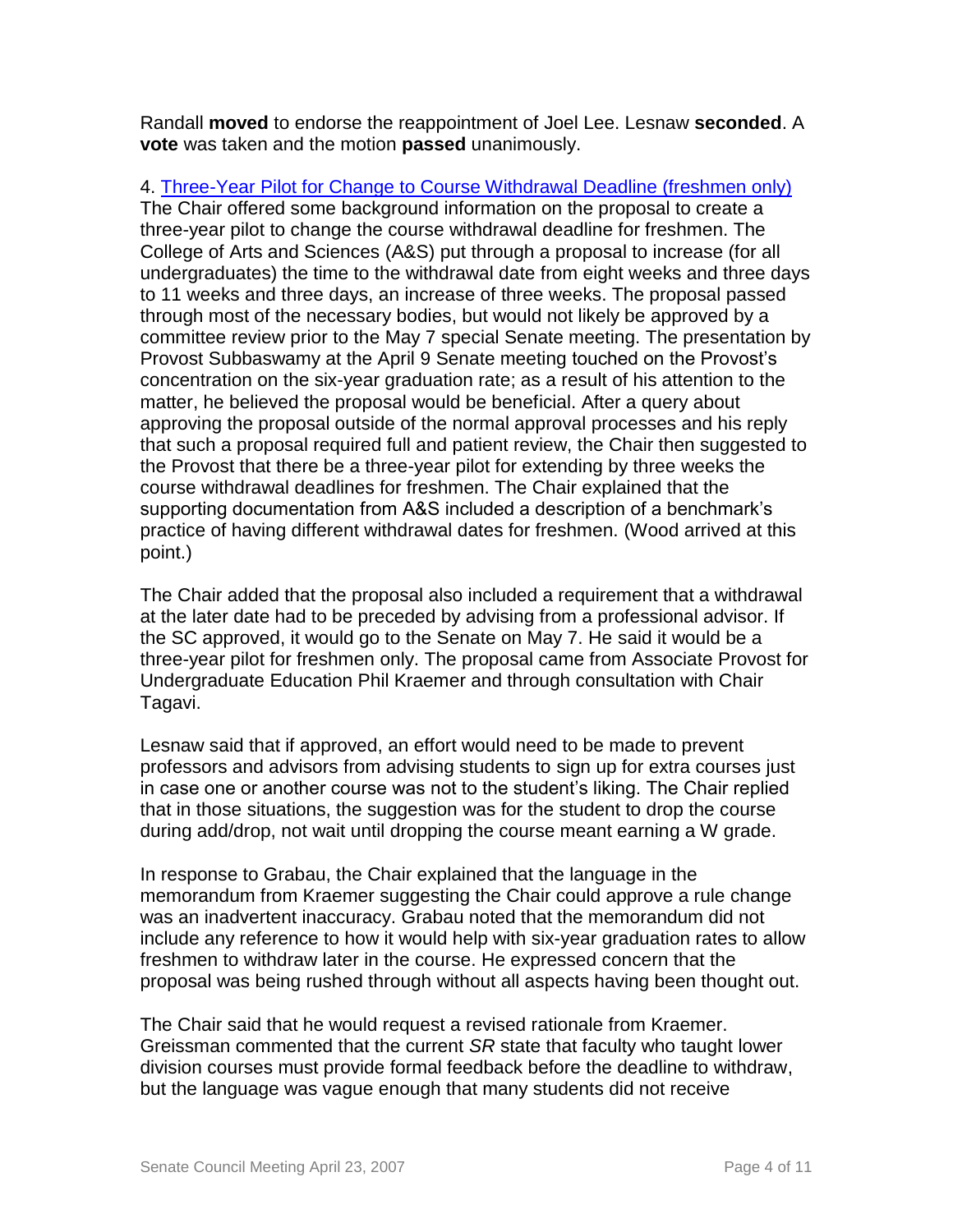substantial feedback. The practice in the College of Arts and Sciences (A&S) of giving midterm grades was great feedback to students. Greissman also supported consultation with an advisor so the student could sit down with someone and have an honest talk about a low grade and what could be done.

Thelin shared that the University of California, Berkeley's solution was firmer advising so students would not make unreasonable aspirations in their course choices. He noted that an extended withdrawal deadline would also prevent other students from enrolling or adding. Although the proposal could positively affect retention and good self-selection, he cautioned about some unintended consequences.

Randall **moved** that the SC forward to the Senate the proposal (with a positive recommendation, to be effective fall 2007) that to improve retention and six-year graduation rates, the course withdrawal deadline should be extended by three weeks for freshmen only, with the following four (4) stipulations:

- 1. The course withdrawal deadline extension will only apply to first-year students who are enrolled full-time for the first time at UK in or after fall 2007;
- 2. The course withdrawal deadline extension will be for a three-year pilot period;
- 3. Eligible students must have the approval of an advisor in order to withdraw after the official mid-term date; and
- 4. Appropriate persons will report back to the Senate Council yearly on the success of this three-year pilot extension of the withdrawal date.

Finkel **seconded**. Finkel clarified that the motion would allow first-year students to withdraw from courses up to the  $11<sup>th</sup>$  week for a W. Wood asked about the three-week extension – she noted that mid-term grades needed to be submitted before the withdrawal deadline. Wood added that the extension would push the withdrawal period into the second week of November.

Greissman said that part of the rationale was making sure there was sufficient time for the student to see the grade and visit an advisor; he explained that the time period of three weeks was part of the pilot – it might need to be changed. The Chair noted that in the benchmark survey conducted for the original proposal from A&S, almost all benchmarks had a longer withdrawal period than UK's.

After additional comments, the Chair explained that the original proposal from A&S was an extension of the withdrawal deadline for all students, which explained why the Graduate Council also reviewed the proposal. The original proposal still needed to go to the Health Care Colleges Council (HCCC) for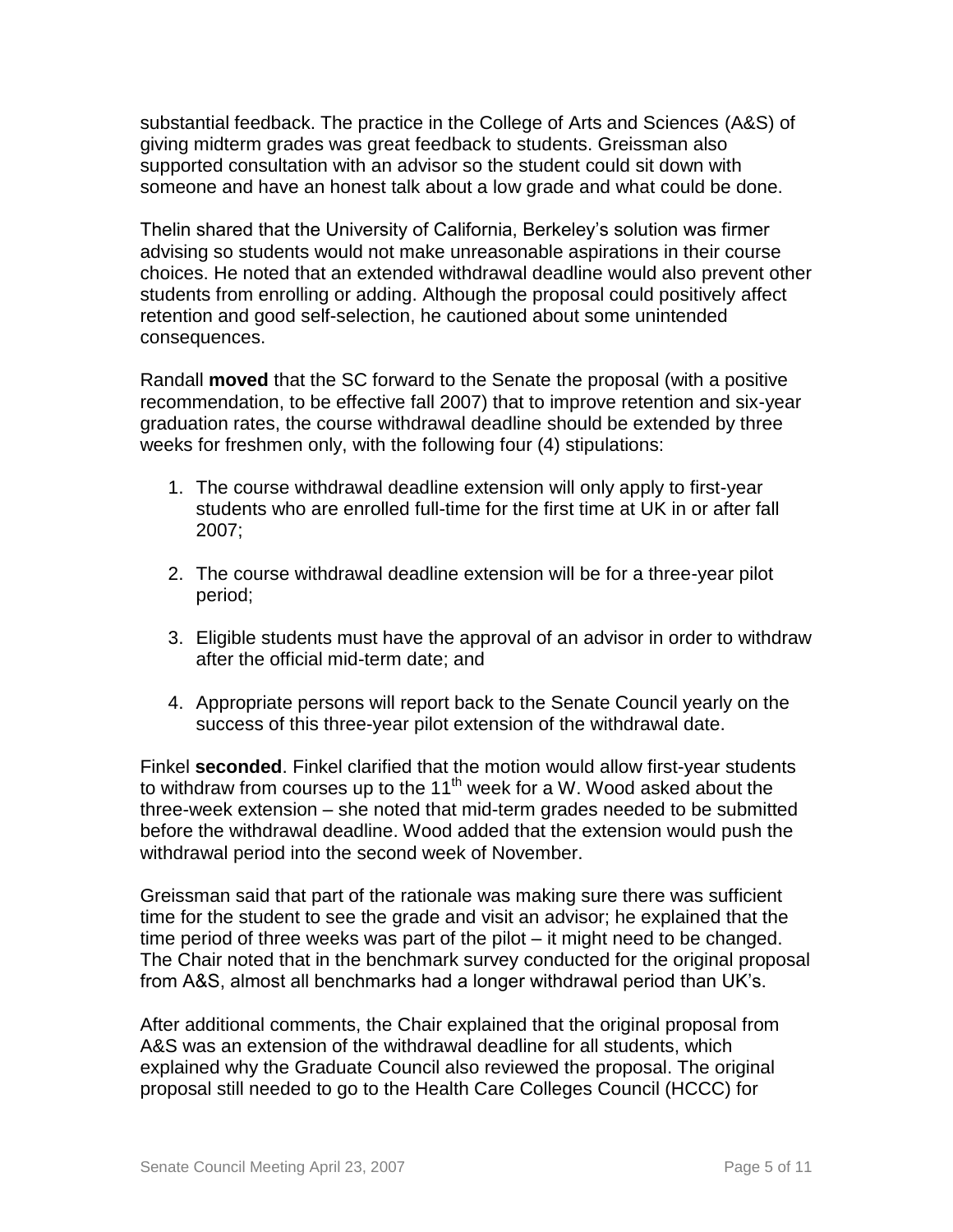review, but the HCCC review would not be completed until after the May 7 special Senate meeting, hence the revised three-year pilot proposal.

A **vote** was taken on the motion that the SC forward to the Senate the proposal (with a positive recommendation, to be effective fall 2007) that to improve retention and six-year graduation rates, the course withdrawal deadline should be extended by three weeks for freshmen only, with the following four (4) stipulations:

- 1. The course withdrawal deadline extension will only apply to first-year students who are enrolled full-time for the first time at UK in or after fall 2007;
- 2. The course withdrawal deadline extension will be for a three-year pilot period;
- 3. Eligible students must have the approval of an advisor in order to withdraw after the official mid-term date; and
- 4. Appropriate persons will report back to the Senate Council yearly on the success of this three-year pilot extension of the withdrawal date.

The motion **passed** unanimously.

Those present at the meeting introduced themselves for the benefit of SC members and guests, alike.

# 5. [Graduate Center for Nutritional Sciences \(Move of the GCNS from Graduate](http://www.uky.edu/USC/New/files/20070423/GCNS%20Move%20from%20GS%20to%20COM_Complete.pdf)  [School to College of Medicine\)](http://www.uky.edu/USC/New/files/20070423/GCNS%20Move%20from%20GS%20to%20COM_Complete.pdf)

The Chair reminded SC members that at the previous meeting, the SC voted to review the move of the Graduate Center for Nutritional Sciences (GCNS) from the Graduate School (GS) to the College of Medicine (COM) without review by the Senate's Academic Organization and Structure Committee (SAO&SC), to hopefully be able to send the move proposal to the Senate for review at the special session on May 7. He noted that the agreement to review the move included the stipulation that at the end of discussion, the SC could vote to accept, reject or send the move proposal to the SAO&SC for review. (Yanarella entered the meeting at this point.) The Chair invited Graduate School Dean Jeannine Blackwell to offer background information on the proposal.

Guest Blackwell said that the proposed move had been under discussion for years, since the beginning of both her and College of Medicine Dean Jay Perman's tenures as deans. It was customary for researchers in the GCNS to collaborate with colleagues in the cardiovascular sciences and other COM individuals. Two other multidisciplinary groups moved from the GS under Dean Blackwell's tenure – Gerontology moved to the College of Public Health and the Graduate Center for Toxicology (GCT) moved to COM. The GCT was still a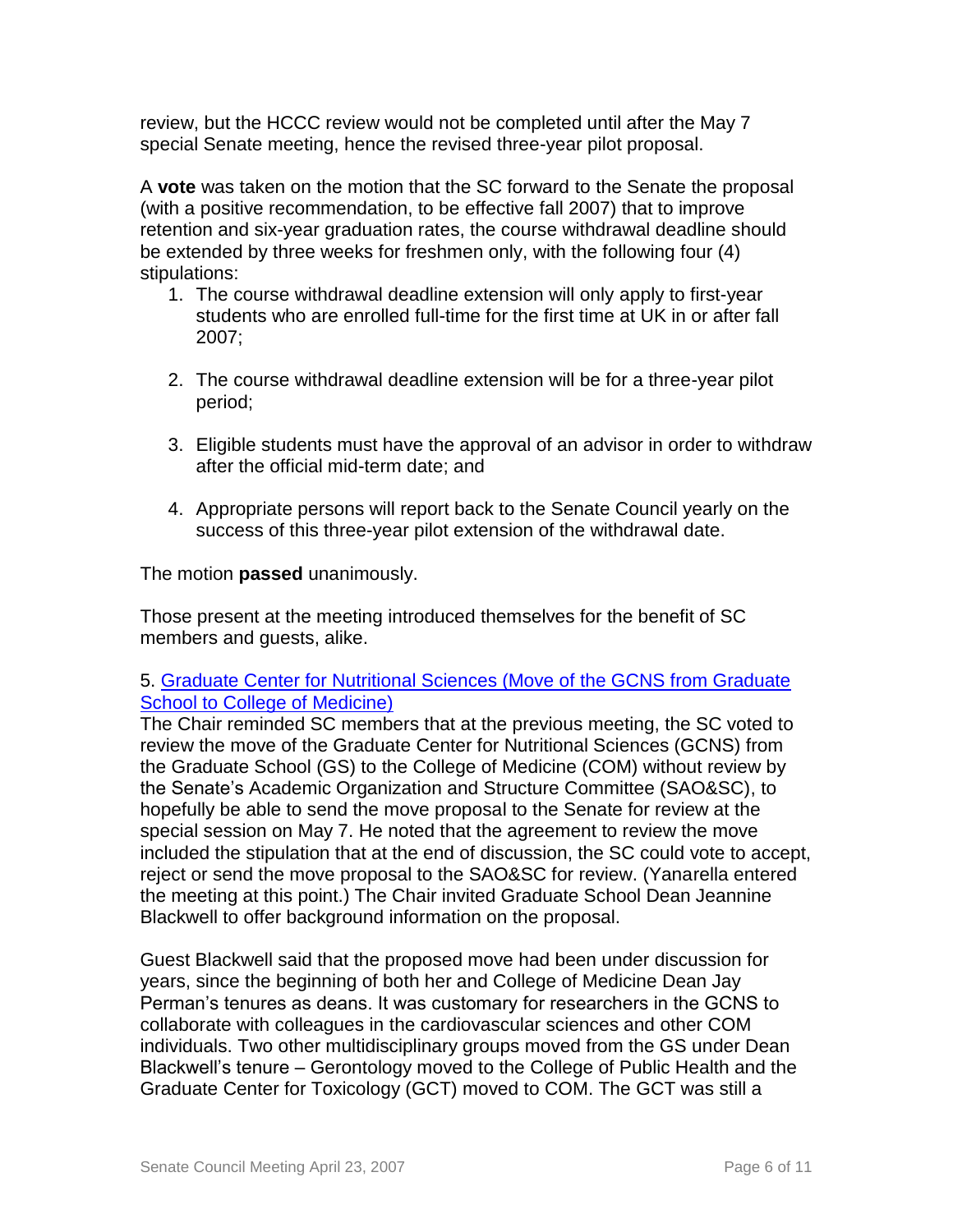multidisciplinary center in COM, but also has the responsibility and structure of a COM department. The GCNS would be part of the academic structure in COM and participate in the integrated biomedical sciences group that had a shared first-year curriculum, in which students rotated through before choosing a doctoral program. Like GCT, GCNS would have a parallel track for admission into Nutritional Sciences for a doctoral track. Dean Blackwell said that changes to the Nutritional Sciences (NS) doctoral degree program would come later, after consideration by the GC. The first discussions on the move began in 2003 – the core faculty in NS and affiliated faculty and active participants had been considering the move actively for over a year. She invited Dean Perman to add to her overview.

Guest Perman thanked the SC for putting the move of the GCNS onto an agenda quickly and expressed appreciation for the willingness to review the proposal without SAO&SC review. Dean Perman related that when he was interviewed for the COM dean position, he understood that the move was a possibility. Today and for probably the last several decades, nutrition was recognized as central to the treatment of chronic diseases and central to health maintenance. On the other hand, American medical schools were notoriously deficient in placing nutrition at the level of other departmental-based areas. Dean Perman said that when physicians and medical students took standardized exams, they tended to do poorly on nutrition issues.

Perman said that when he was interviewed and hired, he was told that the move of the GCNS was under consideration, but was not expected to occur quickly. He made it clear that if hired, the move of the GCNS would definitely be a future discussion item and that associated, necessary resources were to be put aside for the eventual move. Any cost associated with the move was to be part of Perman's recruitment. Currently, the GCNS remained very competitive for external funding. If the GCNS moved, not only would it be an important research entity, but would also, from the COM perspective, be a department of human nutrition.

Dean Blackwell noted that the GCNS was very interdisciplinary, with extended faculty all over the campus. The proposed move also included a memo of understanding with the College of Agriculture (COA) so that faculty in the COA's Department of Animal and Food Sciences and Department of Nutrition and Food Sciences would retain their roles and participation in the GCNS.

Guest GCNS Director Lisa Cassis explained that there were currently seven core faculty with primary appointments in the GCNS; three faculty cost-shared with COA, who had a secondary appointment in the GCNS; 50 faculty with primary appointments in COM; and about 20-25 students in the terminal master's degree and about the same number in the doctoral program. As time passed, the GCNS began to focus on nutrition and chronic diseases and continued to evolve – the GCNS recently renewed its NIH T-32 training grant in oxidative stress and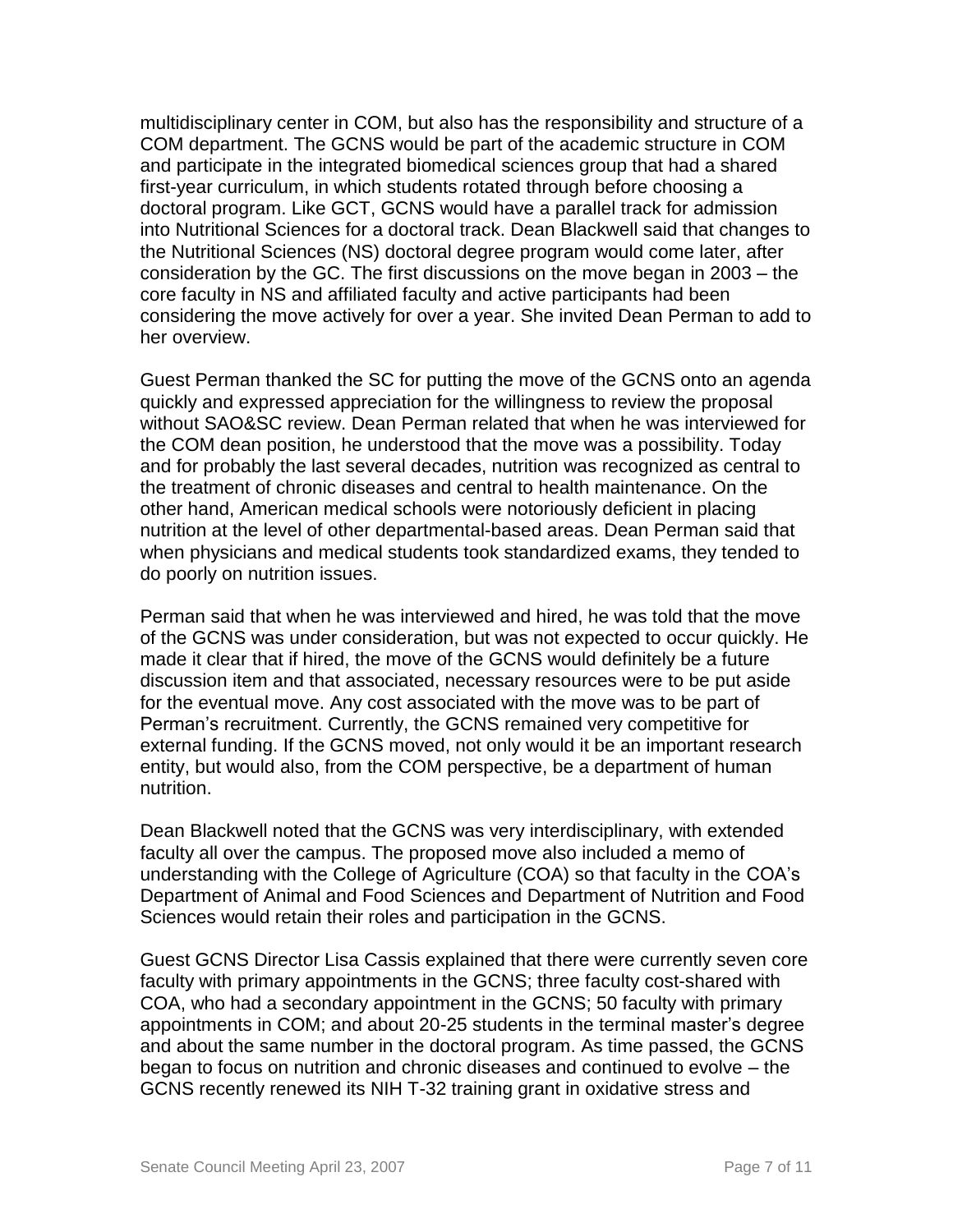received NIH funding for obesity research. In September 2005, the GCNS core faculty deliberated over the long-term future of the GCNS and decided that the COM was the best location for a programmatic fit in terms of the graduate program and contributions to the medical professional curriculum. Nutrition courses were moved into the second year of the doctoral curriculum.

In response to Finkel, Cassis answered that there were no letters from the College of Public Health (CPH) because there were currently no formal relationships with that college. The CPH was considering adding nutrition aspects in the future, but there were no immediate plans on doing so. Dean Blackwell added that the majority of the outreach occurred in the Department of Nutrition and Food Science (School of Human Environmental Sciences, COA), which explained the partnership with COA. Cassis said that the bulk of students being trained were in COM and COA in the clinical nutrition units and with basic science researchers in nutrition. A future collaboration with CPH was possible, but was not overly applicable at the present time.

In response to Thelin, Perman said that future hires would be both MDs and PhDs. Cassis said that if PhDs were hired, they would likely have backgrounds in nutrition and nutrition sciences, perhaps some in the area of endocrinology to accommodate obesity/diabetes aspects. There were thoughts of recruiting physician scientists with an emphasis in clinical nutrition.

In response to Thelin, Dean Blackwell explained that the NS doctoral program change could be considered separately from the move of the entire center. The doctoral program would change so that its first-year requirements paralleled those of integrated basic sciences requirements. In response to Lesnaw, Cassis explained that the GCNS would continue to have outside requirements separate from those of the integrated basic sciences (IBS) because of non-COM faculty in the GCNS. In response to Lesnaw, Cassis said students would be able to attend the same seminars, the same current topics courses and the same journal clubs.

Aken requested patience with the Library and its allocation of resources, as it was still recovering from the two moves made by the GCT. Aken said it would take some time; even though many things were available electronically, it was difficult fund-wise to offer resources when a unit moved. She said that all of a sudden, it would be the Medical Center Library that would be paying for things that the Agriculture Library had been supporting, for some time. It would take time to keep up with the changes.

Cassis confirmed for Wood that the degree program would have two tracks – master's and doctoral. She invited GCNS Director of Graduate Studies Steve Post to add to the discussion.

Guest Post said that there were two routes of entry into the program; the degree requirements for students were essentially identical. A student could enter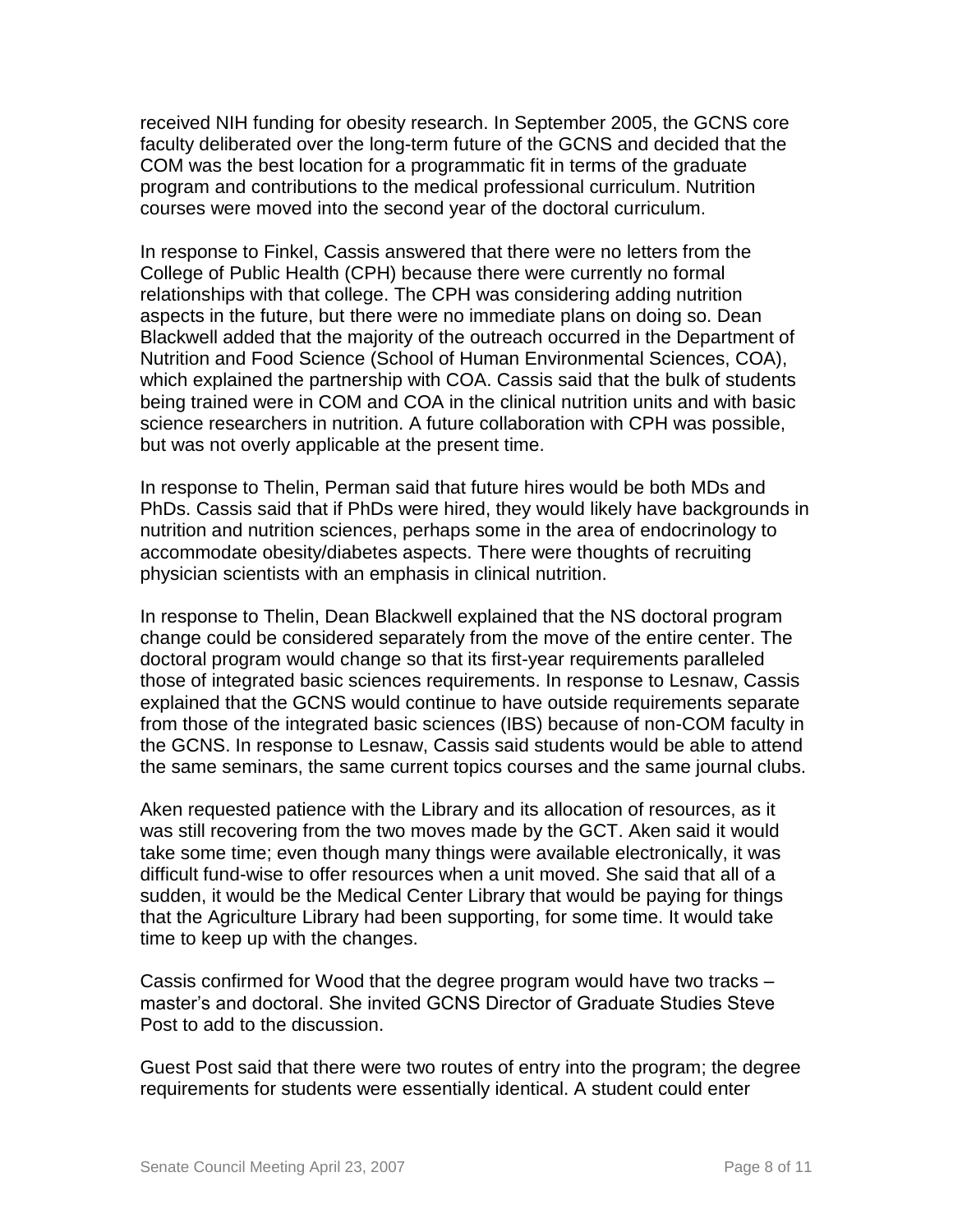through IBS, but would end up being trained in the same courses. Cassis added that students coming directly into the GCNS program wanting a doctoral degree would also take IBS courses. She didn't know if they could be classified as "tracks" but said that they would have the same core curriculum. Flexibility would be monitored in the core curriculum so Nutrition and Food Science students could take related courses.

Lesnaw **moved** to send (with a positive recommendation and effective date of July 1) to the Senate the proposal to move the Graduate Center for Nutritional Sciences from the Graduate School to the College of Medicine. Aken **seconded**. A **vote** was taken and the motion **passed** unanimously.

#### 6. 2007 – [2008 Calendar Change: Dentistry](http://www.uky.edu/USC/New/files/20070423/CAL0708%20Merged%20to%20Registrar_Complete.pdf)

The Chair invited College of Dentistry Professor Karen Novak to explain the proposed changes. Guest Novak explained that in addition to the College of Dentistry (COD) calendar, the COD had also always maintained a pre-doctoral calendar that was approved by all the necessary individuals. The proposed change would add the information for three residency programs into one calendar.

Novak said that the person who processed financial aid in the COD for the federal government needed justification for dispersing aid to students in residency programs. In response to Lesnaw, Novak explained that the program offered specialties – some started in July and others in August. Different start and stop dates had always been the case, based on accreditation requirements.

Finkel **moved** to send the change to the 2007-2008 Dentistry calendar to the Senate, to be effective immediately. Harley **seconded**. A **vote** was taken and the motion **passed** unanimously.

#### 7. [Continuing Discussion on Proposed Changes/Combining of](http://www.uky.edu/USC/New/files/20070423/AR%20II-1%200-1%20-%20Combined%20Pages%20I-IV%20_Complete.pdf) *Administrative Regulations II-1.0-1* [\("Faculty Appt., Reappt., Promotion & Tenure"\)](http://www.uky.edu/USC/New/files/20070423/AR%20II-1%200-1%20-%20Combined%20Pages%20I-IV%20_Complete.pdf)

The Chair said that Greissman appreciated the good input received last time on the proposed changes to *Administrative Regulations II-1.0-1*. There were a few items currently for which Greissman specifically wished for endorsement.

In codifying what has been in Provost's memos, he wanted to make sure all were clear on the additions. The number of required letters changed from three to six and language was added to specify that three of the letters from reviewers would be selected by the unit administrator, independent of the faculty candidate.

Greissman went on to request specific input on the section dealing with the establishment of procedures by the department faculty to guide the selection process of outside evaluators. The section immediately following, pertaining to letters from research-oriented universities was also an area in which he specifically requested input. It would have serious implications regarding how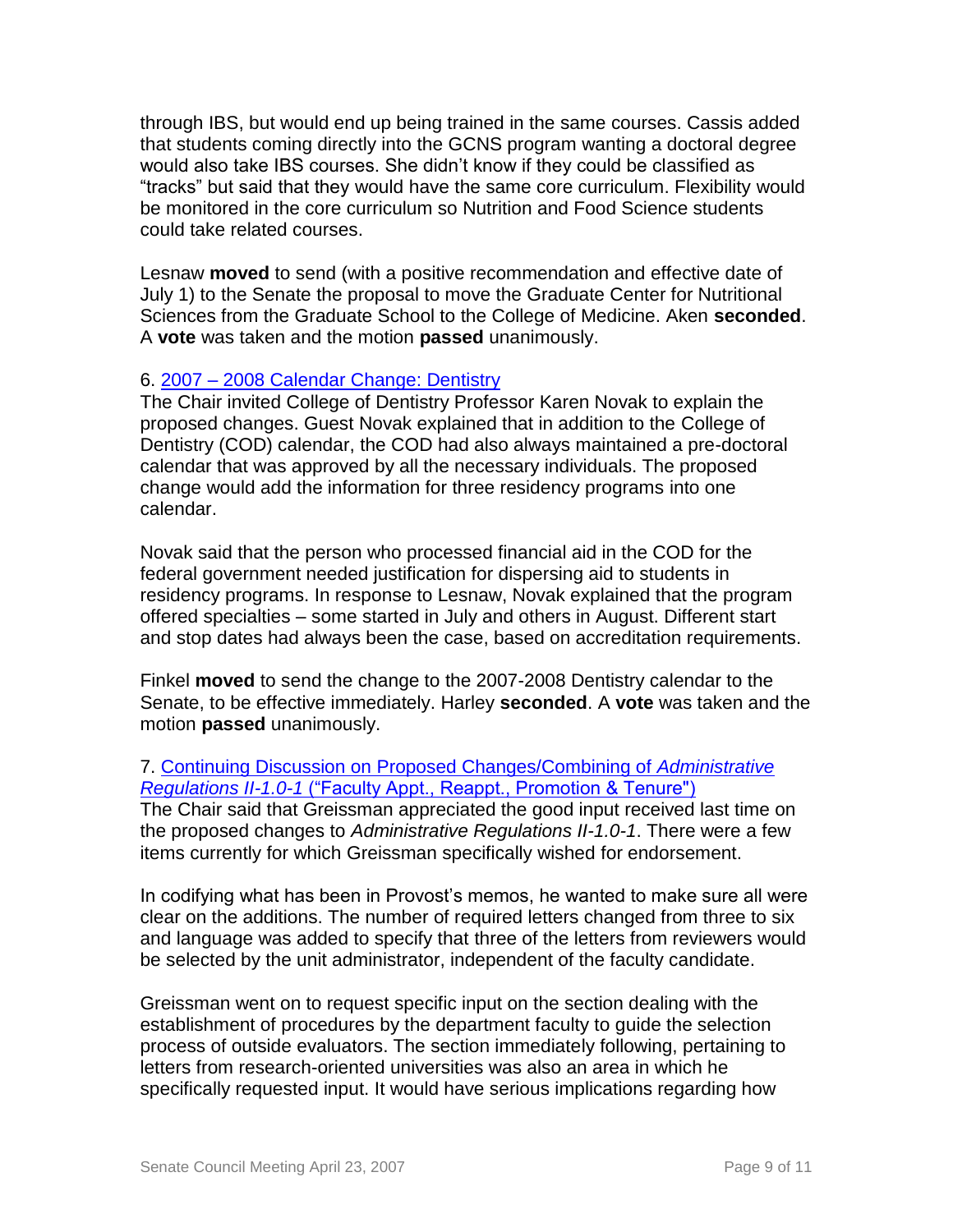units went about selecting letters. In response to Randall, Greissman explained that the entities involved in the phrasing of "may be included" were those such as NASA – internationally recognized, but not a university; it allowed input from someone outside the academe. Randall suggested that the "non-academic" be added to be perfectly clear as to the intent. Thelin agreed, saying Margaret Meade and Albert Einstein never held faculty appointments.

Aken requested that the promotion and tenure dossier be defined. She noted that in Libraries, when a faculty member moved from Librarian IV to Librarian III, it was decided by faculty vote without an outside letter and did not go outside the Library system. Greissman requested that she send him an email with suggested phrasing. In a sense, the workgroup assumed readers would go back to the title series information in the *AR*. If promotion had a specific definition, it might not be best to insert it in *AR II-1.0-1*.

Greissman drew everyone's attention to the added language that external letters received after the submission deadline would not be included in the dossier and would not be used in the evaluation process. The intent was that if a letter arrived late, the Chair could not include the letter unless the faculty agreed to look at it and incorporate it into their review. This was intended to prevent late-arriving external letters from being forwarded without the faculty having seen them. The Chair noted that in his department, another letter had to be written – silence was not considered agreement. Finkel said that with regard to established procedures, it did not say what would happen if the unit faculty had not established a procedure – he wanted to avoid the department chair having full power.

Wood stated that she could not disagree more. As a past department chair for about eight years, she said she had handled numerous promotion dossiers. She opined that the practice in A&S should be copied by UK as a whole. The department chair was required to seek input from all faculty (depending on the level – associate, assistant, etc.) regarding suggestions for names of external reviewers. The chair then made a proposal of external writers to the dean, who negotiated with the department chair, if necessary. Wood stated that the burden of responsibility should rightly fall on the department chair – she firmly believed that faculty should have an advisory role, but as written, the proposed language gave faculty too much latitude. Wood said she opposed allowing the faculty to come up with the procedures.

Finkel said that it was necessary to not only protect the department from the chair, but also to protect the faculty from the chair. Wood noted that the individual faculty member also deserved protection. If too much power were put in the hands of individual faculty members, it could only take one or two bad letters to completely halt a promotion.